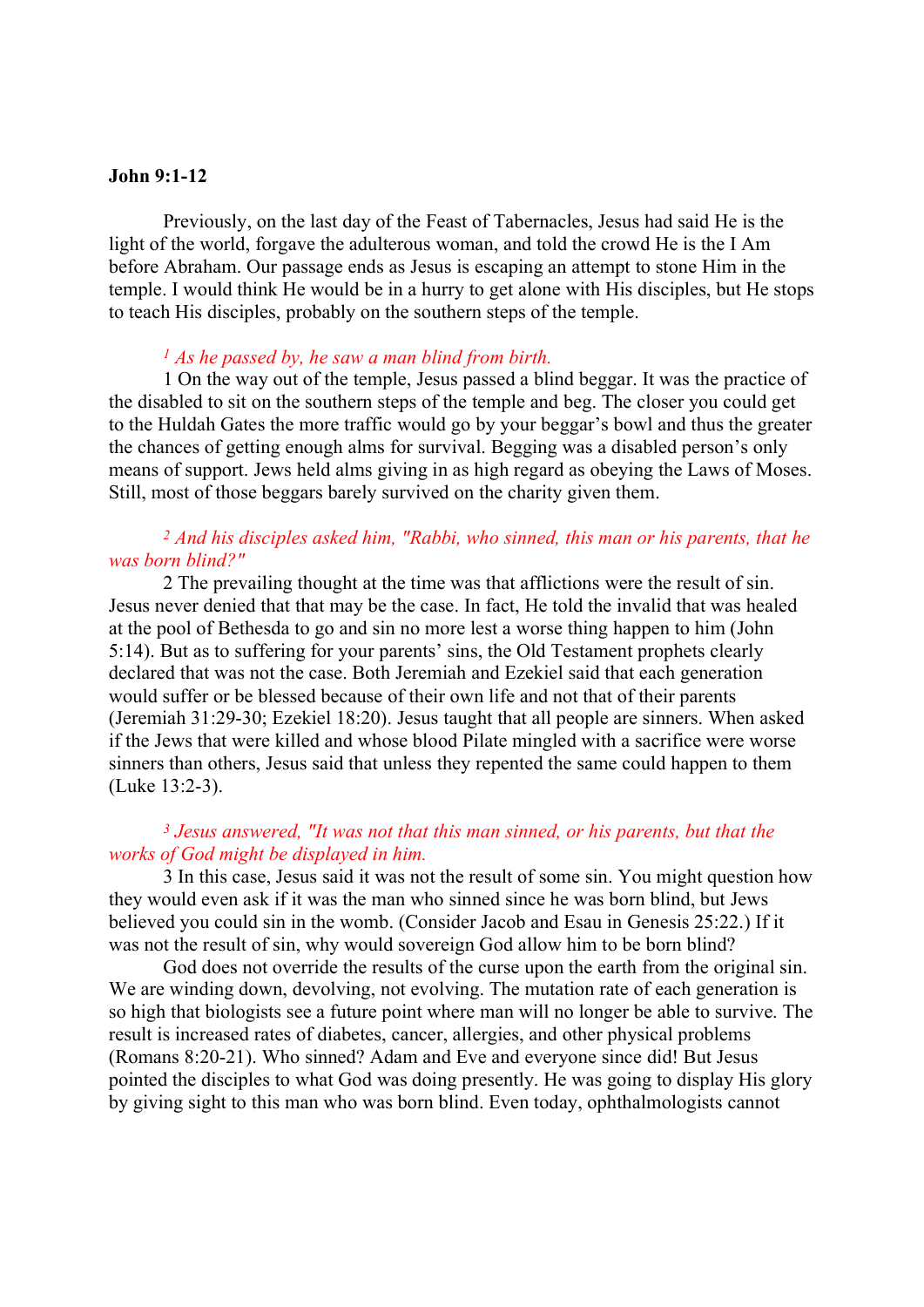help someone born blind. If for genetic reasons the optical nerve did not develop, there is no cure short of a miracle.

It does not matter what we are going through in life, God can use it for His glory (Romans 5:3). In fact, it is usually in the most difficult times that we grow the most spiritually. If this man was born blind for whatever physical reason, God was going to use it in his life to bring him into a relationship with the One who can save not only his physical body but his eternal soul as well (John 9:38).

## <sup>4</sup> We must work the works of him who sent me while it is day; night is coming, when no one can work.

4 Jesus had just three years of ministry. That was day. Night was the coming betrayal and crucifixion. All of us have a day to work in. For all of us night is coming, the time when we are no longer able to work (1 Thessalonians 5:5). The earlier manuscripts have "we" as the subject. Later manuscripts changed it to "I", which was probably a copy error. I like the fact that Jesus includes us in working while it is day. Let us see what the Holy Spirit has for us each day. We should always be ready for more. We do not need a vacation from Spirit directed ministry. We have eternity for that. When you go on a vacation, you can still be ministering.

When we pass from this life, one thing you will not regret is working while it was day. It will lay up for you treasure in heaven for which you will be forever grateful (Matthew 6:21). What we will regret is not doing what the Spirit was urging us to do. We will see what could have been if we had obeyed. Let us work while it is day! The night is coming when we can no longer lay up our treasure in heaven.

#### $5$  As long as I am in the world, I am the light of the world."

5 He had to shine for us during His three years of ministry. What stories would we be missing in the gospels if He did not give it His all? What examples would we not have if He slacked off? Everything He did and said was a light to us who were in darkness (John 8:29). It reminds me of one of those light flares that illumines the battlefield. It is shot into the air and ignites slowly falling to the ground. As long as it is descending you can see the enemy and the whole battlefield, but it will go out and darkness will descend again.

Jesus tells us that we are the light of the world (Matthew 5:14). That is because His Spirit is within us. That big flare went out (Jesus earthly presence) and million little flares lit up (followers of Jesus). We have the privilege of shining while it is day, but our time is limited too. We need to ignite other little flares before our time is up. People need to be able to see the enemy of their soul. They need this battlefield illuminated. Shine!

# <sup>6</sup> Having said these things, he spat on the ground and made mud with the saliva. Then he anointed the man's eyes with the mud

6 This was the work of the Holy Spirit. This was light to a world in darkness. The crowd had been blind to who He really is, and He was about to illustrate their need. In addition to that, He would fulfill three Isaiah prophecies of the Messiah giving sight to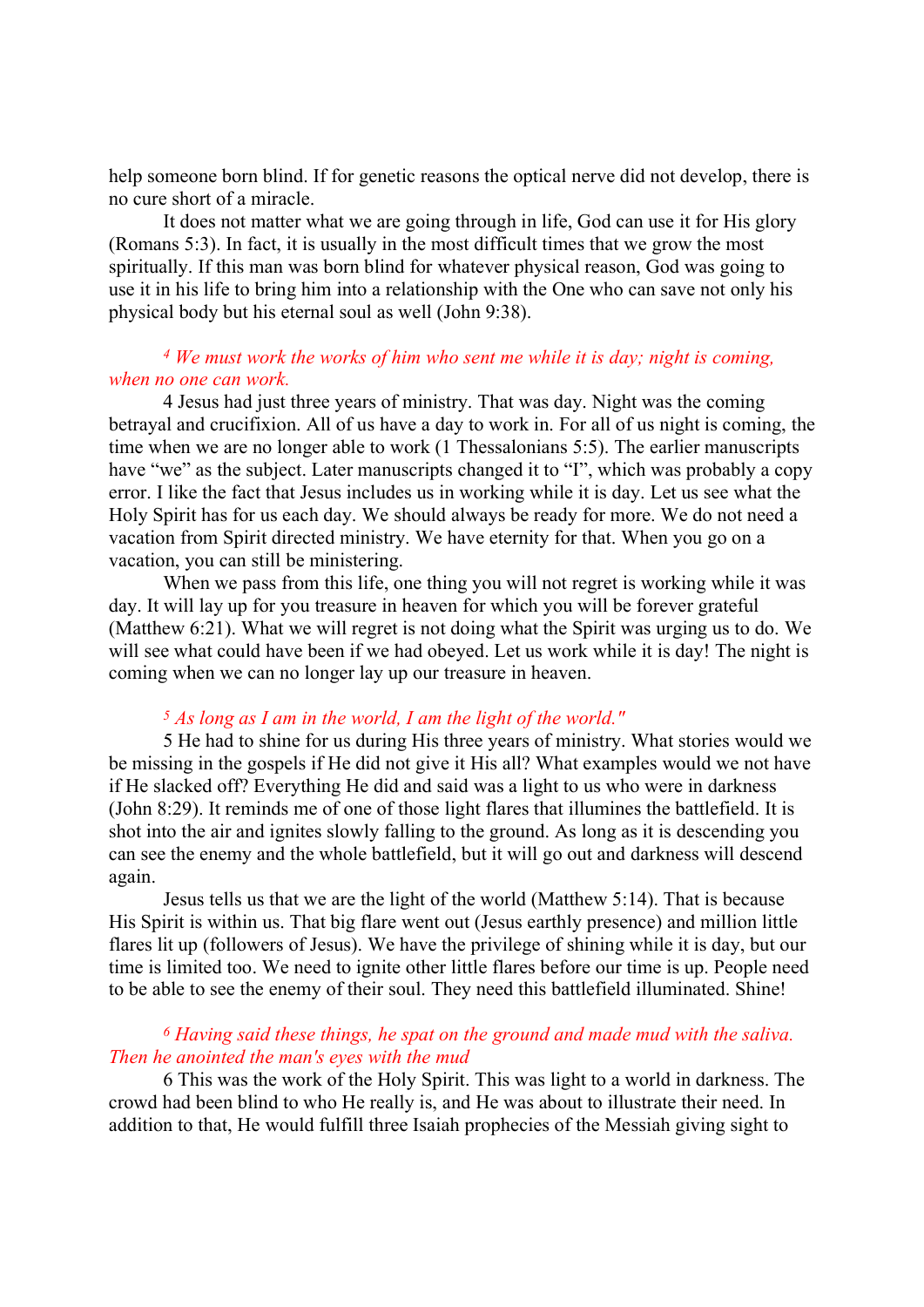the blind (Isaiah 29:18; 35:5). One of those prophecies related to the Great Light that was just lit when Jesus declared Himself to be the light of the world. In that prophecy, the One who gives sight to the blind is the One who is a light to the world. The miracle of sight verified His declaration of being the light of the world (Isaiah 42:6,7).

## <sup>7</sup> and said to him, "Go, wash in the pool of Siloam" (which means Sent). So he went and washed and came back seeing.

7 The actual Pool of Siloam was found four years ago. And just a couple of years ago the steps to it from the temple were discovered. Jesus and the blind man were at the highest point in Jerusalem and Jesus sent him to the lowest. There were ritual baths right below the steps. The pool of Bethesda was just around the corner. Why did He send the blind man all that way? Someone had to help him get there.

It was called "Sent" because the water was "sent" from the Gihon Spring through the tunnel of Hezekiah to the pool. It was just that morning that the High Priest had drawn water out of that pool for the Water Ceremony. As he did so, he quoted Isaiah 12:3. With joy you will draw water out of the wells of salvation. The people thought the expression was related to a time when the Holy Spirit would be poured out. Jesus sent the man there to show that He is the true dispenser of the Holy Spirit. The whole ceremony pointed to Him and He proved it in an undeniable way. The mud over the man's eyes may have been meant to send a message to the unbelieving ones that argued with Jesus earlier. Jesus may have had in mind Isaiah 44:18. <sup>18</sup>They know nothing, they understand nothing; their eyes are plastered over so they cannot see, and their minds closed so they cannot understand.

<sup>8</sup> The neighbors and those who had seen him before as a beggar were saying, "Is this not the man who used to sit and beg?" <sup>9</sup> Some said, "It is he." Others said, "No, but he is like him." He kept saying, "I am the man."

8,9 What a transformation! He had to testify that he was the man who used to sit and beg.

# <sup>10</sup> So they said to him, "Then how were your eyes opened?" 11 He answered, "The man called Jesus made mud and anointed my eyes and said to me, 'Go to Siloam and wash.' So I went and washed and received my sight."

10, 11 Why are they demanding to know how it happened? Because this is a Messianic sign! Jews believed that only the Messiah could open the eyes of one borne blind. Notice in the man's testimony. Jesus never asked if he believed, or if he had the faith to be healed. Jesus just does it with a command. This is a verification miracle. This is declaring to all who heard Jesus that day that He truly is the source of living water, He truly does give the light of life. It confirms His words of being from above. It confirms that they would die in their sins if they refused to believe. It challenges them and us to wash the mud from our eyes and see. Can you see it?